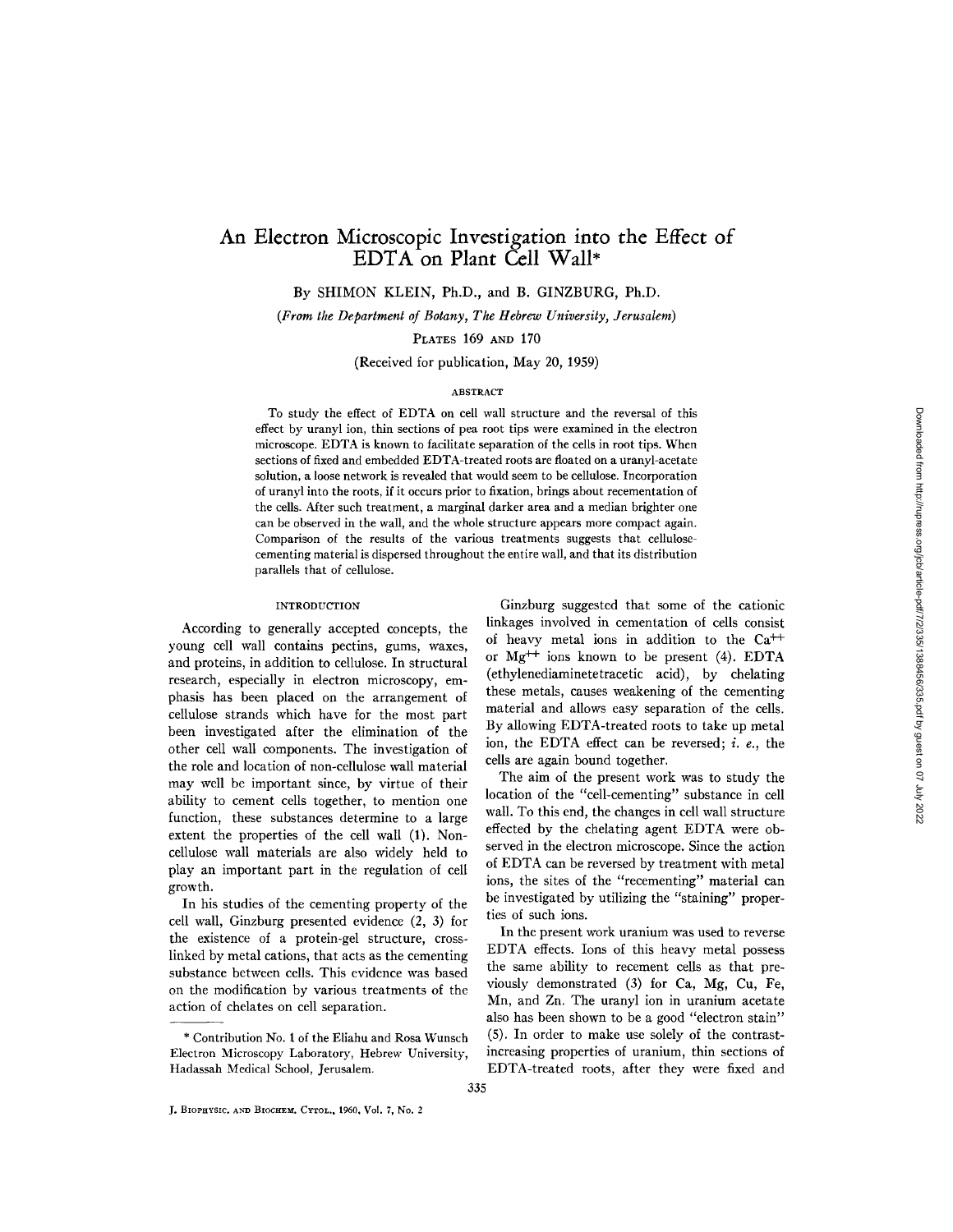embedded, as described by Watson (5), were floated on concentrated uranyl-acetate solution, in which case the metal's ability to recement cells, and hence to introduce structural changes, was precluded.

The results of these experiments indicate that the structure of cell wall becomes loosened after EDTA treatment, and that the distribution of "cell-cementing" substance(s) throughout the whole wall is similar to that of cellulose.

The term "cell wall" is used here to indicate the entire structure between two adjacent protoplasts. This region is therefore identical with that called "membrane pectocellulosique" by Buvat (6), or "wall" by Lund *et al.* (7), etc.

## *Methods and Materials*

Alaska pea seeds were set in Petri dishes and germinated in the dark at 25°C. Roots of 2-day old seedlings were cut approximately 2 mm. above the tips. The tips were then divided into groups for various treatments; all of them were fixed for 60 to 90 minutes in the cold, in a veronal-buffered  $OsO<sub>4</sub>$  solution of pH 7.4 (8). The treatments applied were:

1. Root tips were fixed immediately, without additional treatment ("untreated roots").

2. Prior to fixation, the root tips were immersed in a  $0.1 ~ \text{m}$  EDTA solution at pH 8.0 at 30°C. for 24 hours ("EDTA-treated roots").

3. Same as 2. above, but followed by immersion in a saturated uranyl-acetate solution for 1 hour and rinsed before fixation ("EDTA-uranyl-treated roots").

The fixed tissues were dehydrated in graded alcohols in the cold and embedded in a butyl-methyl methacrylate mixture 1:4. Thin sections were cut with glass knives on a Porter-Blum microtome and examined in an RCA EMU 3C microscope at 100 kv. under low-beam intensity. After the first examination, the sections were floated on a concentrated uranyl-acetate solution for 2 minutes, dried, and then examined again in the microscope.

# RESULTS

*Untreated Roots.--In* untreated roots, contrast in the cell walls is low and does not reveal details of wall structure (Fig. 1). In general, the outer edges of the wall appear denser than the adjacent inner areas, while sometimes a diffuse darker line appears in the middle of the wall. Contrast in the wall can be increased by using very fresh fixative.

*Untreated Roots, Sections Stained with Uranyl.--*  Figs. 2 and 3 show that uranyl accumulates primarily in the cell wall area which now, in contrast to cell walls in unstained sections, appears much

darker than the protoplasm. Although staining was sometimes so strong that the cell walls appeared completely black, staining density varied considerably even in different areas of the same grid. In less densely stained sections, the uranyl seems to be spread in the form of a more or less uninterrupted network over the whole cell wall area, occasionally with ordered lines appearing on the margins of the wall. The uranyl is evidently only loosely bound by the cell wall after this short treatment, since it can be washed out easily by merely allowing the stained grid to float upsidedown on a water surface. (For this reason, electron photomicrographs here of sections floated on uranyl solution show unwashed or very quickly rinsed grids.)

*EDTA-Treated Roots.--Again,* in these EDTAtreated roots, which were fixed in OsO4 without additional "electron staining," contrast in the cell wall is very low (Fig. 4). Occasionally, however, very fine, mostly longitudinal lines can be seen. In pictures of lower magnification, which show a larger number of cells, the wails are seen to be of a looser structure than in untreated roots. As has been noted before, cells of such treated roots can be separated easily by slight pressure.

*EDTA-Treated Roots, Sections Stained with Uranyl.--Uranyl* dramatically increases the contrast in the cell wall and so accentuates the effects of EDTA on wall structure (Figs. 5, 6). In place of the more or less evenly dense network visible in untreated sections (Figs. 3, 4), what appear are accretions of strands forming a loose network. In most of the sections examined, the strands fill the cell wall area evenly. Sometimes however, a higher concentration of parallel strands occurs at the margins of the cells, while the center is occupied by what appears to be a network. The pictures recall the electron micrographs of Setterfield and Bailey (9), which show the configuration of cellulose after other wall components have been removed. Presumably, uranyl reveals the configuration of cellulose because the uranyl is bound (albeit loosely) by it.

*EDTA-Uranyl-Treated Roots.--While* the cells of roots treated with EDTA could easily be separated from each other by light tapping, this was no longer possible if the roots were subsequently, but before fixing and embedding, submerged for a reasonable time in uranyl solution. Evidently a recementation of the cells had occurred. Sections of the roots treated in this way differ in appearance in the electron micrograph from sections of un-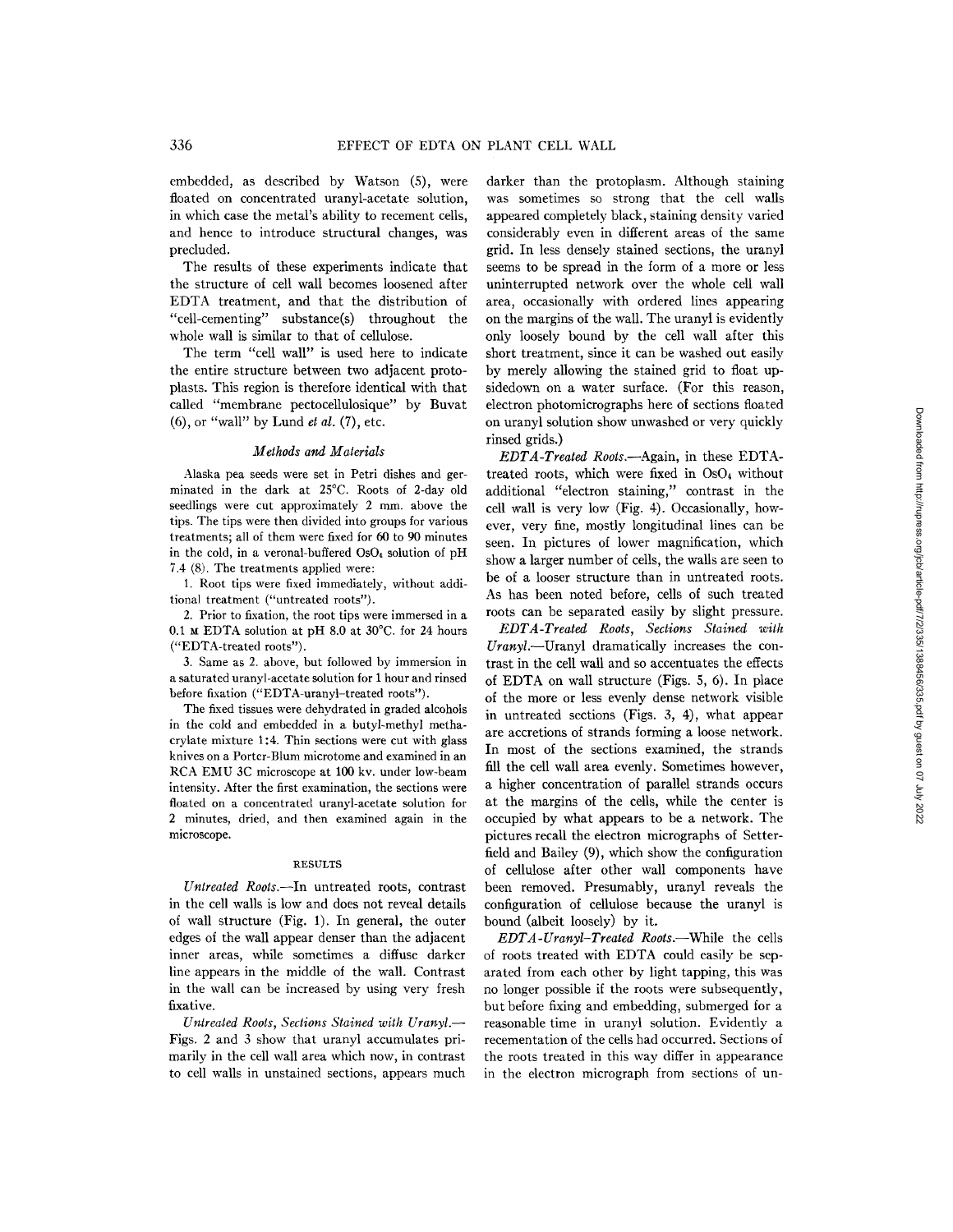treated roots and from those treated with EDTA alone. Most frequently, two distinct layers can be distinguished in the wall-a dense outer one, and a less dense central part. No strands can be found, nor any network such as that seen in EDTAtreated roots. Since the background is identical in both the marginal and central areas, the darker appearance of the marginal areas may be attributed to a granular inclusion (Fig. 7).

Occasionally, additional structures with very high electron-scattering properties could be seen in part of the light median area. These dense regions seem most frequently to be connected to the intercellular triangular spaces between the cells and to extend for various distances between the cells, sometimes even to the extent of connecting two intercellular triangular spaces.

In many cases, intercellular spaces appear empty. Sometimes the triangular spaces between cells are filled with strongly electron-scattering material usually forming irregular networks. However, due to the alterations of protoplasmic material after the treatments, it is impossible to determine with accuracy whether these triangular spaces are actually intercellular or whether they represent cytoplasmic extensions. Since this report deals exclusively with cell wall, these structures will not be discussed.

# DISCUSSION

Light microscopic and chemical investigations show the cambial cell walls to be composed largely of cellulose and polyuronides (10). Other microscopic work on very young meristematic cell walls indicating the presence of cellulose-frame work embedded in non-cellulose material, has been summarized by Frey-Wyssling (11) and more recently by Northcote (12). In most electron microscopic investigations on thin sections however, in order to show the configuration of cellulose fibers, it was necessary to remove the intercellulose substance together with the embedding material, as in the studies by Setterfield and Bailey (9). Asunmaa (13), using thallium ethylate as an "electron stain" for delignified wood, employed methods that probably removed intercellular material, and investigated embedded sections.

As Setterfield and Bailey point out (9), the removal of intercellulose material causes a noticeable loosening of the cell wall, giving it an exaggerated thickness. Since the aim of the present work was specifically to study the effect of EDTA on the loosening of cell wall structure, it was not

possible to use this method, and it was thought preferable to use intact thin sections, despite the anticipated lack of contrast in the cell wall. Even floating the sections of untreated roots on uranyl solution, despite the resulting dense coloration of the wall, did not reveal sufficient detail of internal cell wall structure. Since strands and a more or less irregular network appeared only after EDTA treatment, it would seem that some specific activity of EDTA produced this appearance. Furthermore, since EDTA is known for its high chelating power, it can be assumed that this activity consists in the removal of metal cations from the cell wall, thus loosening the entire structure. The lines that appear after floating sections of EDTA-treated roots on uranyl solution, as noted before resemble the arrangement of cellulose fibers in loosened cell walls shown by Setterfield and Bailey (9). Although there is no direct evidence by which to identify the lines observed in the present study as cellulose fibers, one may assume them to be one and the same and not to represent intercellnlose material; especially since uranyl also "stains" thin sections of pure cellulose (Whitman filter paper No. 1) Floating the grids on uranyl solution increased the contrast in thin sections of such material in approximately the same degree as it did in root material.

It is unlikely that EDTA would act directly on cellulose, since cellulose does not bind metals tightly. It is far more probable that EDTA loosens the cellulose network by acting on the intercellulose material. The fact that chelation of metals by EDTA not only loosens the cellulose strands (Figs. 5, 6), but also results in ready separability of cells, suggests that the cellulose network may be bound by the same cement that binds cells. This material seems to exist throughout the entire thickness of the cell wall, since photomicrographs do not indicate any specific localization of "cell-cementing" substance.

The disappearance of clearly distinguishable "cellulose strands" after EDTA treatment plus recementation with uranyl ion shows once more that the loosening of cell wall structure is due to removal of metal ions. (Even after floating such treated sections on uranyl solution, strands could not be seen.) Furthermore, the appearance of the sections of recemented cells allows a conclusion as to the sites of recementing by metal ions. The fact that darker and brighter areas appear only after recementation by metal ions and the fact that metals tend to be strong electron-scatterers,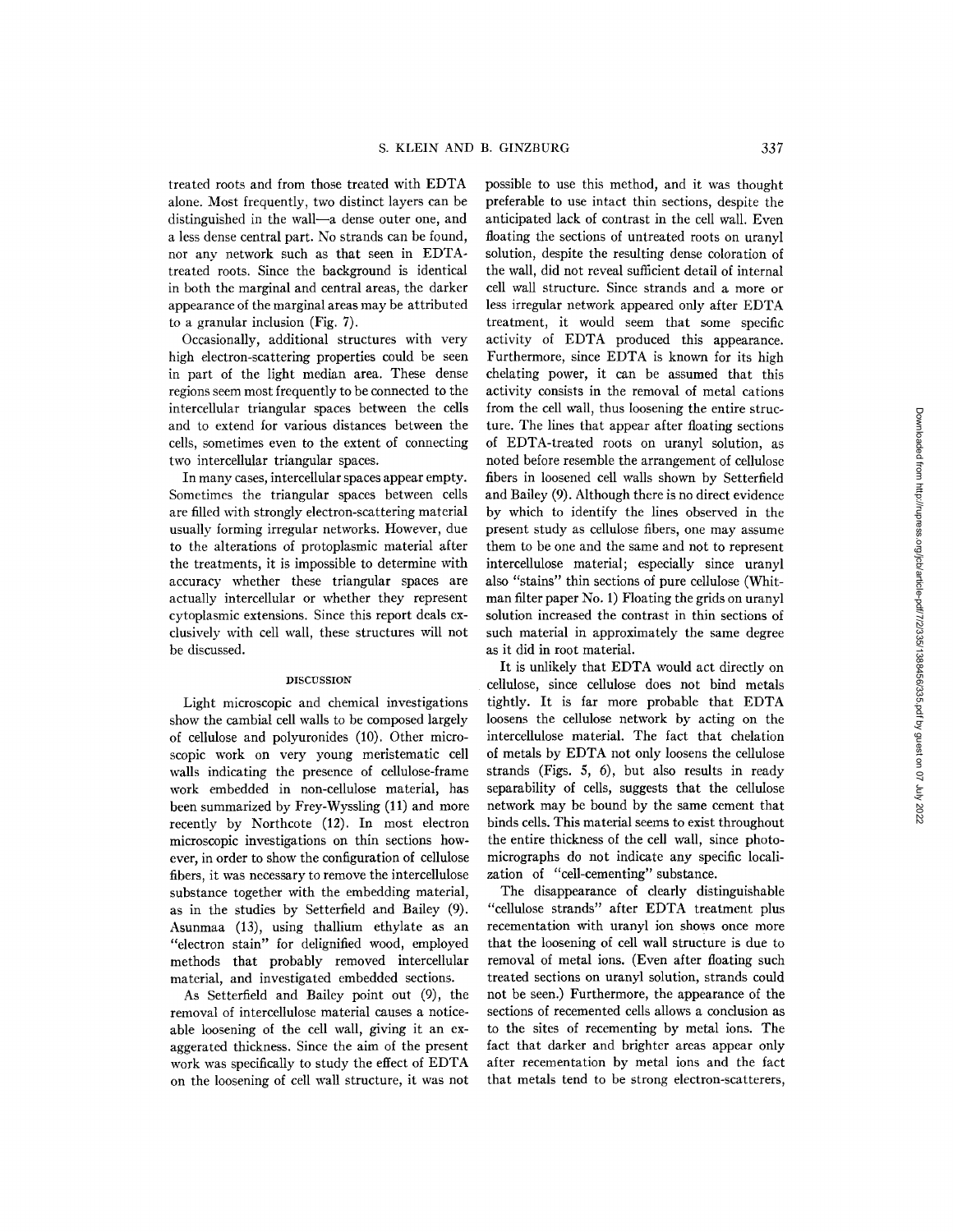make it plausible that the sites of the metal incorporation are in fact indicated by the darker areas. In contrast to uranyl staining by floating, in which case binding is weak (as loss of staining after very brief rinsing implies), uranyl incorporated into the root before fixation remains there despite the lengthy fixing, washing, and dehydration schedule. The evident stronger binding forces operating in the latter instance could be taken as indicative of site specificity.

According to Setterfield and Bailey (9), cellulose fibers are most densely packed in the marginal part of the cell wall, although they may be present throughout the whole thickness of the wall. It is of interest to note that uranyl incorporation occurs mainly in these marginal areas. Thus, the material that is able to bind metal ions tightly has the same distribution in the wall as cellulose. This material may consist of pectins and/or proteins, both of which substances would be able to bind metal strongly. This intercellulose material may be an important site of action of 3-indole-acetic acid, which is known to possess chelating properties (14, 15). Many changesor transformations occurring in the cell wall during growth and development may possibly be connected with the functions of these intercellulose substances, not the least important of which would be their ability to strengthen or loosen cell wall structure.

The authors wish to express their appreciation to Prof. J. Gross, Hebrew University, Hadassah Medical School, Jerusalem, for his interest and support, and to Miss Nurit Krishmaro and Mr. N. Shultan for technical assistance.

#### LITERATURE CITED

- 1. Bailey, I. W., Contributions to Plant Anatomy, Waltham, Massachussetts, Chronica Botanica Company, 1954.
- 2. Ginzburg, B. Z., *Nature,* 1958, 181, 398.
- 3. Ginzburg, B. Z., Ph.D. Thesis, Jerusalem, 1958.
- 4. Bonner, J., Plant Biochemistry, New York, Academic Press Inc., 1950.
- 5. Watson, M. J., *J. Biophysic. and Biochem. Cytol.*, 1958, 4, 475.
- 6. Buvat, M. R., and Carasso, N., *Compt. rend. Acad. sc.,* 1957, 244, 1532.
- 7. Lund, H. A., Vatter, A. E., and Hanson, J. B., *J. Biophysic. and Biochem. Cytol.,* 1958, 4, 87.
- 8. Palade, *G. E., J. Exp. Med.,* 1952, 05, 285.
- 9. Setterfield, G., and Bailey, *S. T., J. Biophysic. and Bioehem. Cytol.,* 1958, 4, 377.
- 10. Kerr, T., and Bayley *I. W., J. Arnold Arbor.,* 1934, 15, 327.
- 11. Frey-Wyssling, A., Submicroscopic Morphology of Protoplasma and its Derivatives, New York, The Elsevier Press, Inc., 1953.
- 12. Northcote, D. H., *Biol. Rev.,* 1958, 33, 53.
- 13. Asunmaa, S., *Svensk Papperstldn.,* 1954, 57, 367.
- 14. Cohen, D., Ginzburg, B. Z., and Virgin-Heitner, *C., Nature,* 1958, 181, 686.
- 15. Recaldin, D., and Heath, O. V. S., *Nature,* 1958, 189., 539.

## EXPLANATION OF PLATES

The micrographs show transverse sections through cell walls in the roots of etiolated 10-day old pea seedlings. Thin sections were taken 1 mm. above the root tips and micrographed without removing the embedding medium.  $CW =$  Cell wall.

 $I =$  intercellular space.

The arrows point towards the center of each cell.

#### PLATE 169

FIG. 1. Micrographs of OsO4-fixed specimens, which were sectioned without additional treatment.  $\times$  53,000. FIGS. 2 and 3. Micrographs of OsO4-fixed specimens after the sections had been floated on an uranyl-acetate solution. Contrast between wall and plasma is strongly increased. Fig. 2.  $\times$  34,000; Fig. 3.  $\times$  73,000.

Fic. 4. Cell walls in EDTA-treated roots. The roots were fixed in OsO4, embedded, sectioned, and micrographed without additional treatment.  $\times$  34,000.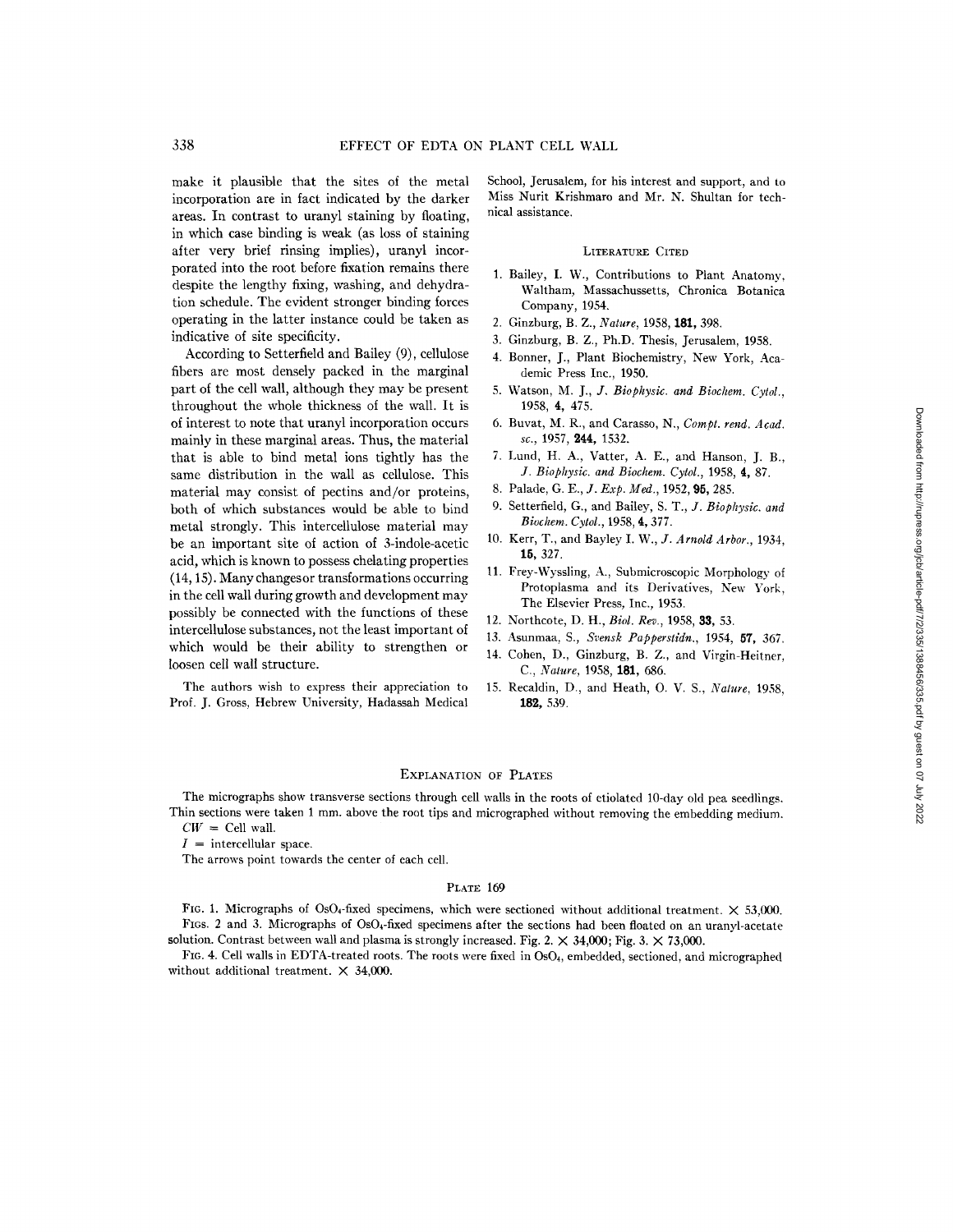PLATE **169**  VOL. 7

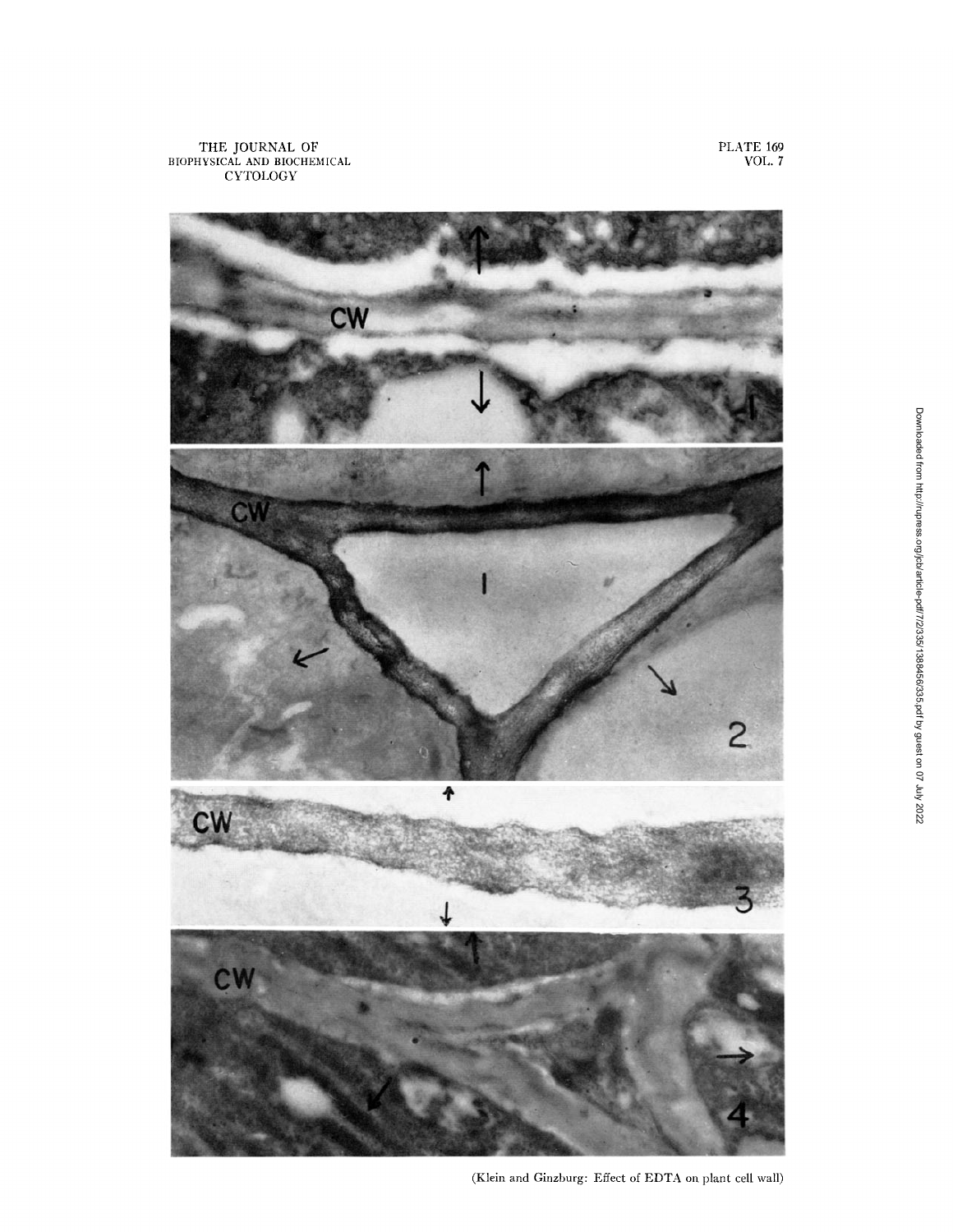# PI,ATE 170

FIGs. 5 and 6. Cell walls in EDTA-treated roots. Embedded sections of specimens fixed in OsO4 were floated on a uranyl-acetate solution. The effect of EDTA in loosening the cellulose strands is visible, owing to the electron-stain. Fig. 5.  $\times$  47,000; Fig. 6.  $\times$  39,000.

FIG. 7. Cell walls in roots which were treated with EDTA and immersed in a uranyl-acetate solution prior to OsO<sub>4</sub> fixation. Uranyl ions cause a recementation of both cells and cell walls. Single strands are no longer visible in the sections. The uranyl is probably located principally in the darker area  $(U)$ .  $\times$  28,000.